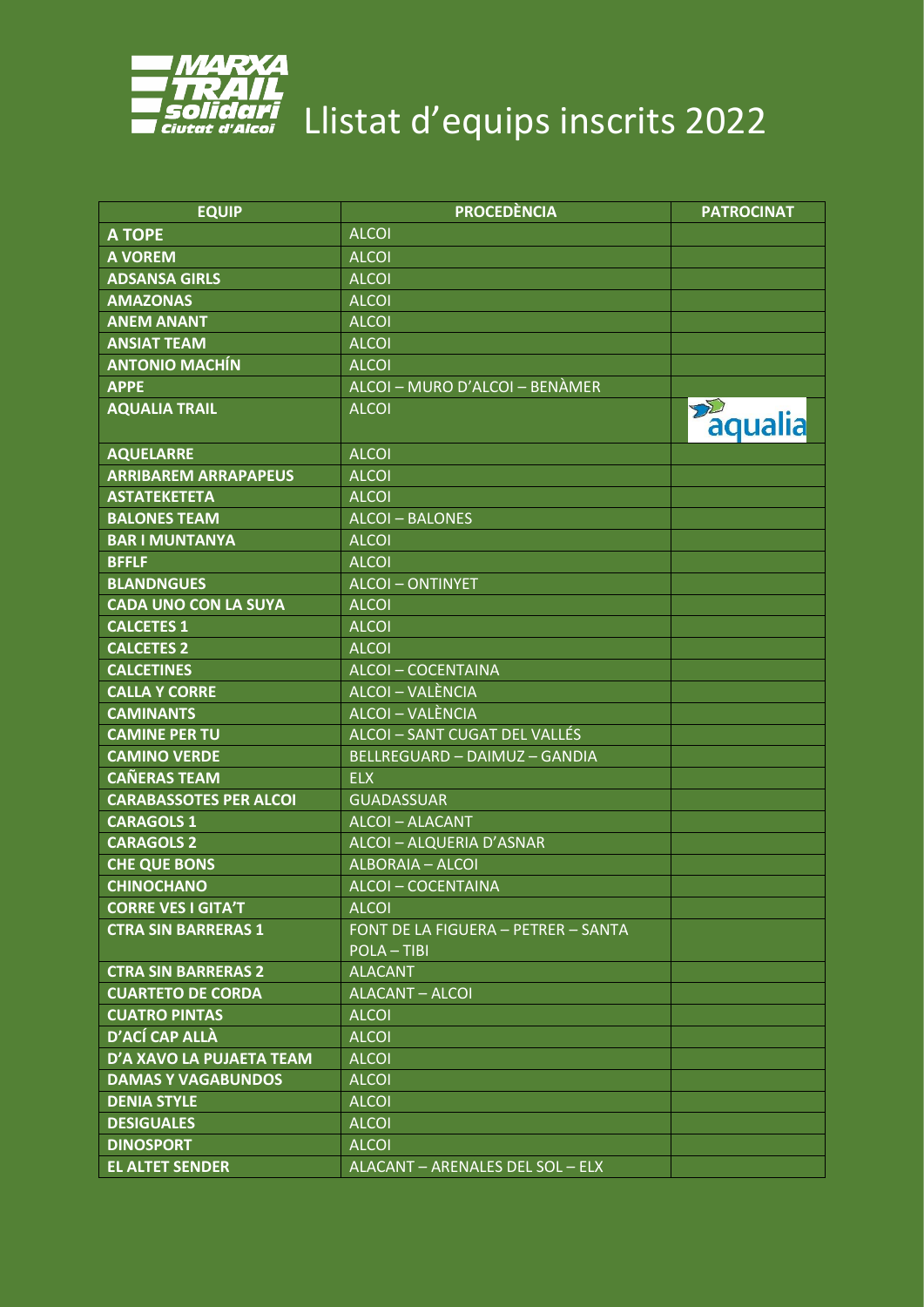

| <b>EL MESCLAET TEAM</b>         | <b>ALCOI</b>                          |                                                                |
|---------------------------------|---------------------------------------|----------------------------------------------------------------|
| <b>ELEFANTE BLANCO</b>          | ALACANT - BÉTERA - MARID - VALÈNCIA   |                                                                |
| <b>ELEFANTE NEGRO</b>           | ALACANT - ASP - COCENTAINA - PALMA DE |                                                                |
|                                 | <b>MALORCA</b>                        |                                                                |
| <b>ELEFANTE VERDE</b>           | ALACANT - MADRID - VALÈNCIA           |                                                                |
| <b>ÉLITE TEAM</b>               | <b>ALCOI</b>                          |                                                                |
| <b>ELITEROS</b>                 | <b>ALCOI</b>                          |                                                                |
| <b>ELS BLANQUINS</b>            | <b>ALCOI-COCENTAINA</b>               |                                                                |
| <b>ELS DEVANITS</b>             | <b>ALCOI</b>                          |                                                                |
| <b>EMIRS 2020</b>               | <b>ALCOI</b>                          |                                                                |
| <b>ENTRE TOTES</b>              | <b>ALCOI</b>                          |                                                                |
| <b>ENTRE TORS II</b>            | <b>ALCOI</b>                          |                                                                |
| <b>EQUIP ELS QUANYATS</b>       | <b>ALCOI</b>                          |                                                                |
| <b>EQUIPO TABARRA</b>           | <b>ALCOI-COCENTAINA</b>               |                                                                |
| <b>ESPIOCA</b>                  | <b>ALCOI-COCENTAINA</b>               |                                                                |
| <b>ESPUNTO</b>                  | <b>ALCOI</b>                          | S <sub>espunto</sub><br>blubes Mirafles.8.1.                   |
| <b>ESPUNTO B</b>                | <b>ALCOI-GANDIA</b>                   | S <sub>espunto</sub><br><b>Subra Mirafles A.L.</b><br>Column 2 |
| <b>ESTRELLADOS DE VISAUTO</b>   | AGULLENT - ALFAFARA - ALCOI           |                                                                |
| <b>FAREM ESQUADRA DE NEGRES</b> | <b>ALCOI</b>                          |                                                                |
| <b>FIAMBRERA TEAM</b>           | ALACANT - ALCOI                       |                                                                |
| <b>FENT CAMÍ I</b>              | ALCOI - MURO D'ALCOI - PORT DE SAGUNT |                                                                |
|                                 | $-$ TIBI                              |                                                                |
| <b>FENT CAMÍ II</b>             | <b>ALCOI-PENÀGUILA</b>                |                                                                |
| <b>FERRO I ROVELL</b>           | <b>ALCOI</b>                          |                                                                |
| <b>FIAMBRERA TEAM 2</b>         | <b>ALCOI</b>                          |                                                                |
| <b>FLORES PISOTEADAS</b>        | <b>ALCOI</b>                          |                                                                |
| <b>G.B.E.E.R.</b>               | <b>ALCOI</b>                          |                                                                |
| <b>GARCÍA I COMPAÑÍA</b>        | <b>ALCOI</b>                          |                                                                |
| <b>GATS EN MARXA 3.0</b>        | <b>ALCOI</b>                          |                                                                |
| <b>GERMANISSIMES</b>            | ALCOI - CATARROJA - ELX - VALÈNCIA    |                                                                |
| <b>GIRLS TEAM</b>               | <b>ALCOI</b>                          |                                                                |
| <b>GOLD TEAM</b>                | <b>ALCOI</b>                          |                                                                |
| <b>GORGA ON FIRE</b>            | <b>GORGA - MUDRO D'ALCOI</b>          |                                                                |
| <b>GREEN TEAM</b>               | <b>ALCOI - MUTXAMEL</b>               |                                                                |
| <b>GUADASSUAR 76-76</b>         | <b>GUADASSUAR</b>                     |                                                                |
| <b>GUAPAS A REVENTAR</b>        | <b>ELX</b>                            |                                                                |
| <b>GUIRIGALL</b>                | ALCOI-COCENTAINA                      |                                                                |
| <b>IES PARE VITÒRIA MARXA</b>   | <b>ALCOI - BENFALLIM</b>              | <b>EN ESCRIPTION DE L'ANNE</b><br>Pare Vitòria<br><b>ALCOT</b> |
| <b>ILLUMINATI</b>               | <b>ALCOI</b>                          |                                                                |
| <b>IMOBILIARIA TERRA</b>        | <b>ALCOI</b>                          |                                                                |
| <b>INVENCIBLES</b>              | <b>ALCOI</b>                          |                                                                |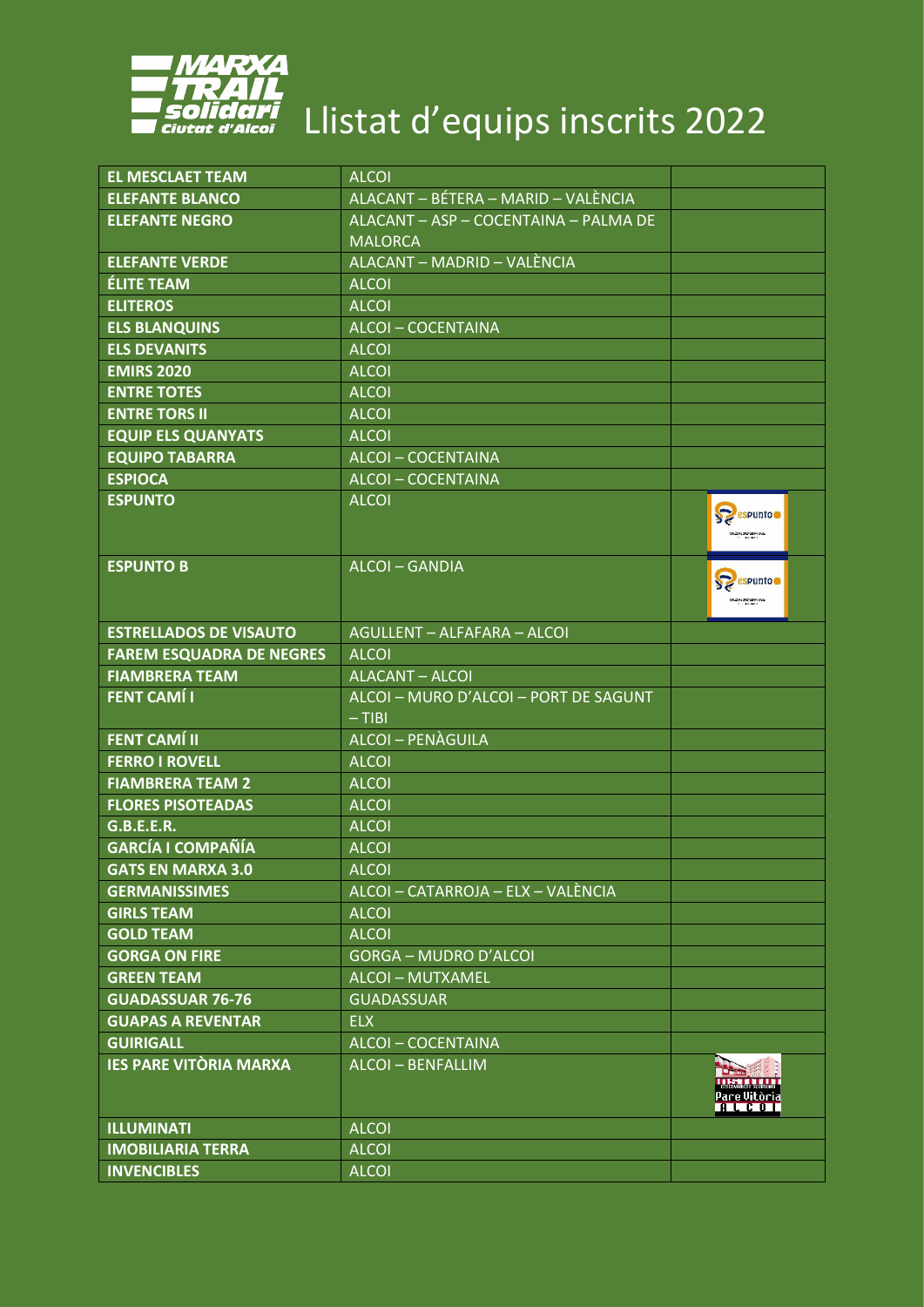

| <b>INVENCIBLES TEAM</b>       | <b>ALCOI</b>                                            |                   |
|-------------------------------|---------------------------------------------------------|-------------------|
| <b>IPYC INGENIEROS</b>        | <b>ALCOI</b>                                            | <b>IPYC</b>       |
| <b>IVAMER</b>                 | <b>ALCOI - MADRID</b>                                   |                   |
| <b>JULIETA NO COÓRREGUES</b>  | <b>ALCOI</b>                                            |                   |
| <b>LA RESISTENCIA</b>         | ALACANT - EL CAMPELLO - MUTXAMEL -<br><b>TORRELLANO</b> |                   |
| LA UNIÓN DE INFORMÁTICOS      | <b>ALCOI-NOVELDA - ONTINYENT</b>                        |                   |
| <b>LAS WABI SABI</b>          | ALCOI - MURO D'ALCOI                                    |                   |
| <b>LASALIANAS EN MARCHA 1</b> | ALCOI - MURO D'ALCOI                                    |                   |
| <b>LASALIANAS EN MARCHA 2</b> | <b>ALCOI-COCENTAINA</b>                                 |                   |
| <b>LASHERAS VEGAS</b>         | <b>ALCOI</b>                                            |                   |
| L'ELIT DE LA UNIÓ             | <b>ALCOI</b>                                            | unión<br>alcoyana |
| <b>LES CABRETES</b>           | <b>ALCOI</b>                                            |                   |
| <b>LES CABRETES MORAETES</b>  | <b>ALCOI-CASTALLA</b>                                   |                   |
| <b>LES MONTANYERES</b>        | <b>ALCOI-COCENTAINA</b>                                 |                   |
| <b>LES MOSSEN</b>             | <b>ALCOI</b>                                            |                   |
| <b>LES QUATRIXONES</b>        | ALCOI - MURO D'ALCOI                                    |                   |
| <b>LES XIQUES DE DALT</b>     | <b>ALCOI</b>                                            |                   |
| <b>LLUITADORS</b>             | ALCOI - COCENTAINA - XIXONA                             |                   |
| L'OM                          | <b>ALCOI</b>                                            |                   |
| <b>LOS ALFONSOS</b>           | <b>ALCOI</b>                                            |                   |
| LOS ÁNGELES DE CHARLI         | <b>ALCOI</b>                                            |                   |
| <b>LOS CUAÑAOS</b>            | ALCOI - ALGEMESI - GUADASSUAR                           |                   |
| <b>LOS ESCOMBROS</b>          | <b>ALACANT - EL ALTET</b>                               |                   |
| <b>LOS DEL GYM</b>            | <b>ALCOI</b>                                            |                   |
| <b>MARXA NÒRDICA CEA 1</b>    | ALCOI - LLOC NOU DEN FENOLLET -<br><b>MASSALAVES</b>    |                   |
| <b>MARXA NÒRDICA CEA 2</b>    | <b>ALCOI</b>                                            |                   |
| <b>MARXOSOS SOLIDARIS</b>     | <b>ALCOI - VALÈNCIA</b>                                 |                   |
| <b>MASERES TEAM</b>           | <b>ALCOI</b>                                            |                   |
| <b>MEGATORPES MARXA 1</b>     | <b>ALCOI-COCENTAINA</b>                                 |                   |
| <b>MEGATORPES MARXA 2</b>     | <b>ALCOI-COCENTAINA</b>                                 |                   |
| <b>MERAVELLUÇOS</b>           | BARCELONA - LOS MONTESINOS -<br><b>TORREVIEJA</b>       |                   |
| <b>METOO</b>                  | <b>ALCOI</b>                                            |                   |
| <b>MICROMARCHOSOS</b>         | <b>ALCOI-ONTINYENT</b>                                  |                   |
| <b>MIRANT AL BAR</b>          | <b>ALCOI</b>                                            |                   |
| <b>MIRANT AVANT</b>           | <b>ALCOI</b>                                            |                   |
| <b>MIROAUTO</b>               | <b>ALCOI</b>                                            | <b>Miroauto</b>   |
| <b>MIROAUTO TEAM</b>          | <b>ALCOI</b>                                            | <b>Miroauto</b>   |
| <b>MOCATRIZ</b>               | <b>ALCOI</b>                                            |                   |
| <b>MPG PIC DE L'AGUILA</b>    | <b>ALCOI</b>                                            |                   |
| <b>MPG TARDONS</b>            | ALCOI - MURO D'ALCOI                                    |                   |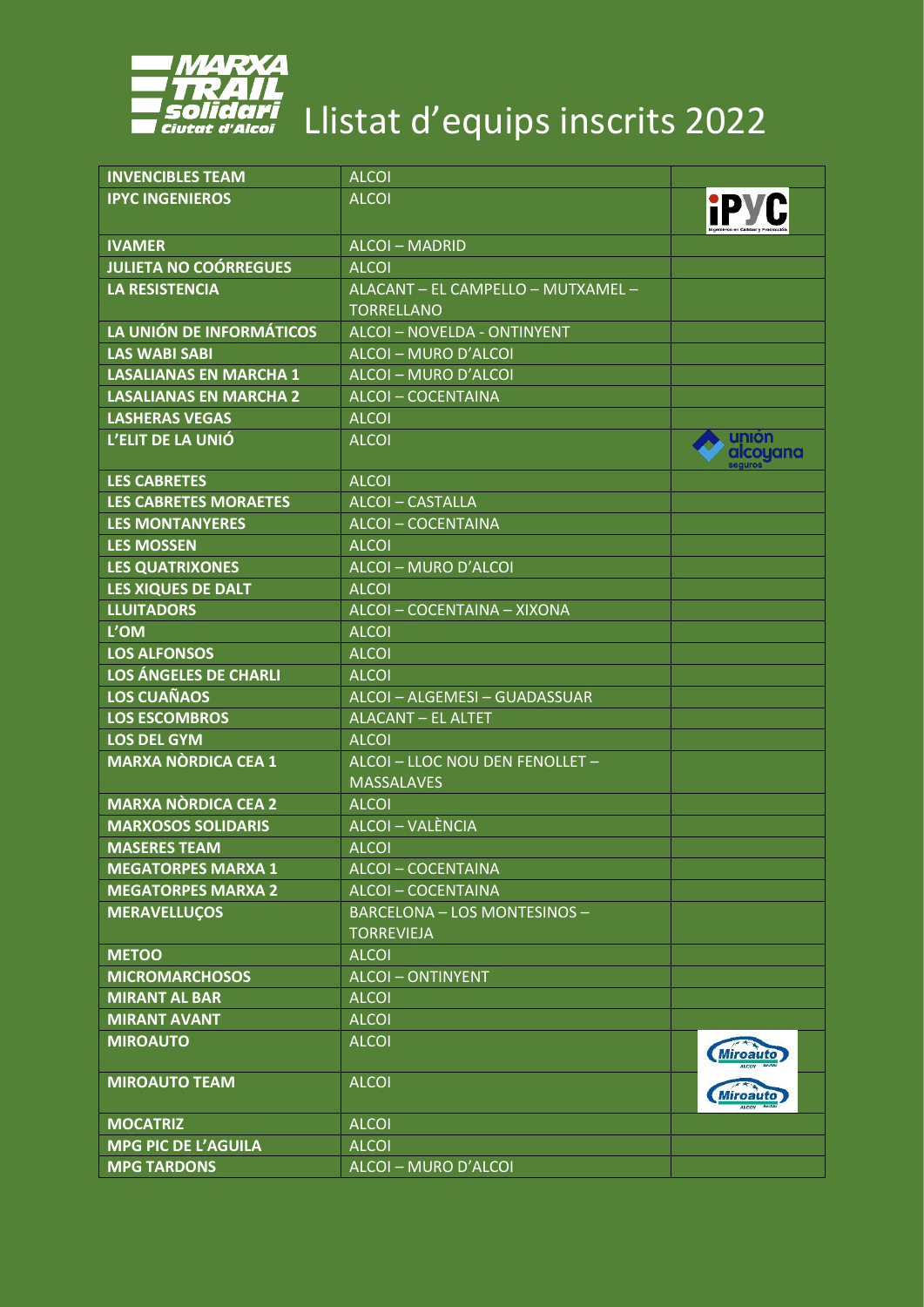

| <b>MULTISCAN ASUME -</b>       | <b>ALCOI</b>                           | <u>multi</u>                     |
|--------------------------------|----------------------------------------|----------------------------------|
| <b>COMERCIAL</b>               |                                        |                                  |
| <b>NI CARA AL AIRE</b>         | <b>ALCOI-ONTINYENT</b>                 |                                  |
| <b>NOGUERA FANS</b>            | <b>ALCOI</b>                           |                                  |
| <b>PAGUEM I JA VOREM</b>       | ALCOI - MURO D'ALCOI                   |                                  |
| <b>PASO A PASO</b>             | <b>ALCOI</b>                           |                                  |
| <b>PATRISSIOS</b>              | <b>ALCOI-COCENTAINA</b>                |                                  |
| <b>PENSAT I FET 1</b>          | <b>ALCOI</b>                           |                                  |
| <b>PENSAT I FET 2</b>          | <b>ALCOI</b>                           |                                  |
| <b>PENYA LA PEDRA</b>          | <b>ALCOI-COCENTAINA</b>                |                                  |
| <b>PERLAS ENSANGRENTADAS</b>   | <b>ALCOI</b>                           |                                  |
| <b>PERRA'S TEAM</b>            | <b>ALCOI</b>                           |                                  |
| PERSIANAS SAN VALENTÍN         | <b>ALCOI</b>                           | PERSIANAS<br><b>San Valentín</b> |
| <b>PF ENTRENAMENTS</b>         | <b>ALCOI</b>                           | <b>R</b> pau ferrer              |
| <b>PICOTEX&amp;FRIENDS</b>     | <b>ALCOI</b>                           |                                  |
| <b>PIERNAS DE ACERO</b>        | <b>ALCOI</b>                           |                                  |
| <b>POWER MUM</b>               | <b>ALCOI</b>                           |                                  |
| <b>PULGUITAS</b>               | <b>ALCOI-GUADASSUAR</b>                |                                  |
| <b>QUARANTE I TRES MÉS</b>     | <b>ALCOI-COCENTAINA</b>                |                                  |
| <b>QUATRE DE L'HORTA</b>       | <b>ALCOI-BENASAU</b>                   |                                  |
| QUI LA FALA FA!!! 1.2          | <b>ALCOI</b>                           |                                  |
| QUI LA FALA FA!!! 1.3          | <b>ALCOI</b>                           |                                  |
| <b>QUÍ MOS MANA¿</b>           | <b>ALCOI</b>                           |                                  |
| <b>QX TEAM</b>                 | <b>ALCOI-MONTAVERNER</b>               |                                  |
| <b>RAIMETS DE PASTOR</b>       | <b>ALCOI</b>                           |                                  |
| <b>RIKY MIRAME</b>             | <b>ALCOI-GAIANES</b>                   |                                  |
| <b>ROCKET</b>                  | <b>ALCOI</b>                           |                                  |
| <b>ROSANA Y SUS LASTRES</b>    | <b>ALBAIDA</b>                         |                                  |
| <b>RUNBIKE - THE MARUS</b>     | ALBAIDA - ALCOI - SANTA POLA           |                                  |
| <b>RUNBIKE GIERLS</b>          | ALCOI - BANERES DE MARIUOLA - CASTALLA |                                  |
| <b>RUNNEANDO</b>               | <b>ALCOI</b>                           |                                  |
| <b>RUTETES II</b>              | <b>ALCOI</b>                           |                                  |
| <b>SAQUETINES</b>              | <b>ALCOI</b>                           |                                  |
| <b>SENDERISTAAS PINK</b>       | <b>ALCOI</b>                           |                                  |
| <b>SENSE PRESA VI</b>          | <b>ALCOI</b>                           |                                  |
| <b>SERPIS COCKTAIL TABASCO</b> | ALCOI-COCENTAINA                       |                                  |
| <b>SERPIS LET'S GO</b>         | <b>ALCOI</b>                           |                                  |
| <b>SERRA I TAULA</b>           | <b>ALCOI-ALCOSSER</b>                  |                                  |
| <b>SEVEN 4 KEVIN II</b>        | <b>ALCOI</b>                           |                                  |
| <b>SKY BLUE WALKERS</b>        | <b>ALCOI</b>                           |                                  |
| <b>SLIMTEX A</b>               | <b>ALCOI-ALACANT</b>                   | <b>SLIMTEX</b>                   |